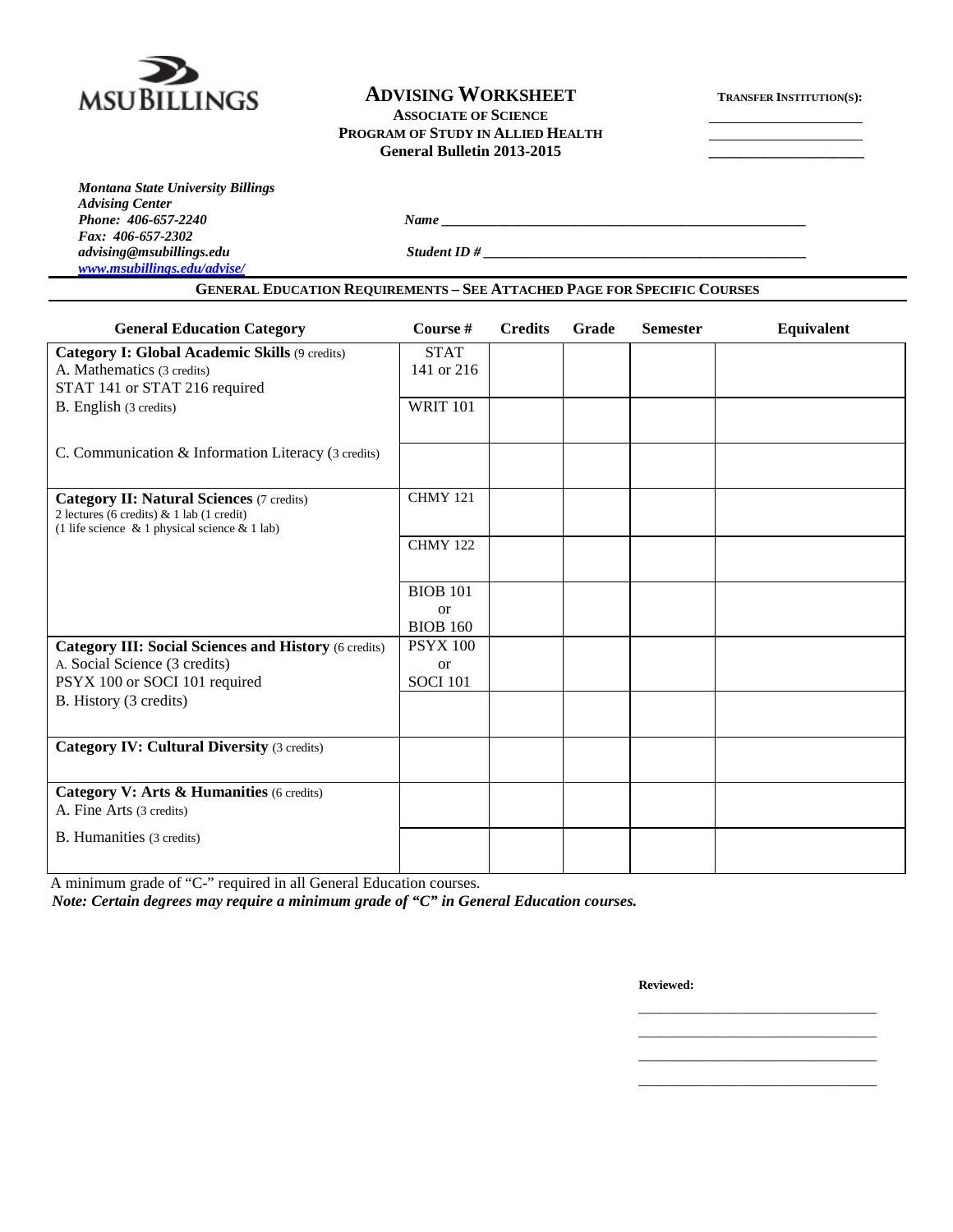# **GENERAL EDUCATION REQUIREMENTS**

|             |                  | <b>CATEGORY I: GLOBAL ACADEMIC SKILLS</b>                      | <b>9</b> credits |
|-------------|------------------|----------------------------------------------------------------|------------------|
|             |                  | Students are required to take one course from each subcategory |                  |
|             |                  | <b>Subcategory A - Mathematics</b>                             | 3 credits        |
| STAT        | 141 <b>First</b> | <b>Introduction to Statistical Concepts</b>                    | 3                |
| OR          |                  |                                                                |                  |
| <b>STAT</b> | 216              | <b>Introduction to Statistics</b>                              |                  |
|             |                  | Subcategory B - English                                        | 3 credits        |
| <b>WRIT</b> | 101              | <b>College Writing I</b>                                       | 3                |
| WRIT        | 121              | Introduction to Technical Writing                              | 3                |
| WRIT        | 122              | <b>Introduction to Business Writing</b>                        | 3                |
| WRIT        | 201              | College Writing II                                             | 3                |
| WRIT        | 220              | Business & Professional Writing                                | 3                |
| WRIT        | 201              | Intermediate Technical Writing                                 | 3                |
|             |                  | Subcategory C- Communication & Information Literacy 3 credits  |                  |
| <b>BMIS</b> | 150              | <b>Computer Literacy</b>                                       | 3                |
| <b>COMX</b> | 111              | Introduction to Public Speaking                                | 3                |
| COMX        | 115              | Introduction to Interpersonal Communication 3                  |                  |
| LSCI        | 125              | Research in the Information Age                                | 3                |

#### **CATEGORY II: NATURAL SCIENCES 6 cr. lecture & 1 cr. lab**

*Students are required to take one course from each subcategory and at least one corresponding lab or SCIN 101, 102, 103 & 104* **Subcategory A – Life Sciences**<br>**BIOB** 101 Discover Biolo *BIOB 101 Discover Biology 3 OR BIOB 160 Principles of Living Systems 3* **Subcategory B – Physical Sciences** 3-4 credits<br> *CHMY* 121 Introduction to General Chemistry 3 *CHMY 121 Introduction to General Chemistry 3 CHMY 122 Introduction to General Chemistry Lab 1*

|                                                                |                                     | 6 credits                                                                                                                                                                    |  |  |  |  |
|----------------------------------------------------------------|-------------------------------------|------------------------------------------------------------------------------------------------------------------------------------------------------------------------------|--|--|--|--|
| Students are required to take one course from each subcategory |                                     |                                                                                                                                                                              |  |  |  |  |
|                                                                |                                     | 3 credits                                                                                                                                                                    |  |  |  |  |
| 217                                                            | Physical Anthropology & Archeology  | 3                                                                                                                                                                            |  |  |  |  |
| 105                                                            | Introduction to Business            | 3                                                                                                                                                                            |  |  |  |  |
| 106                                                            |                                     | 3                                                                                                                                                                            |  |  |  |  |
| 201                                                            | Principles of Microeconomics        | 3                                                                                                                                                                            |  |  |  |  |
| 202                                                            | Principles of Macroeconomics        | 3                                                                                                                                                                            |  |  |  |  |
| 105                                                            | <b>Education and Democracy</b>      | 3                                                                                                                                                                            |  |  |  |  |
| 141                                                            | Geography of World Regions          | 3                                                                                                                                                                            |  |  |  |  |
| 110                                                            | Personal Health and Wellness        | 3                                                                                                                                                                            |  |  |  |  |
| 210                                                            | Introduction to American Government | 3                                                                                                                                                                            |  |  |  |  |
| 220                                                            |                                     | 3                                                                                                                                                                            |  |  |  |  |
| 100                                                            | Introduction to Psychology          | 3                                                                                                                                                                            |  |  |  |  |
| 231                                                            | <b>Human Relations</b>              | 3                                                                                                                                                                            |  |  |  |  |
| 101                                                            | Introduction to Sociology           |                                                                                                                                                                              |  |  |  |  |
| 201                                                            | Social Problems                     |                                                                                                                                                                              |  |  |  |  |
|                                                                |                                     | <b>CATEGORY III: SOCIAL SCIENCES AND HISTORY</b><br><b>Subcategory A – Social Sciences</b><br>Communicating in a Dynamic Workplace<br>Introduction to Comparative Government |  |  |  |  |

| <b>Subcategory B - History</b> |     |                                         | 3 credits |
|--------------------------------|-----|-----------------------------------------|-----------|
| <b>HSTA</b>                    | 101 | American History I                      |           |
| <b>HSTA</b>                    | 102 | American History II                     | 3         |
| <b>HSTR</b>                    | 101 | <b>Western Civilization I</b>           | 3         |
| <b>HSTR</b>                    | 102 | Western Civilization II                 | 3         |
| <b>HSTR</b>                    | 103 | Honors Western Civilization I           | 3         |
| <b>HSTR</b>                    | 104 | Honors Western Civilization II          | 3         |
| <b>PSCI</b>                    | 230 | Introduction to International Relations | 3         |

|               |     | <b>CATEGORY IV: CULTURAL DIVERSITY</b><br>3 credits |   |
|---------------|-----|-----------------------------------------------------|---|
| A&SC/WGSS 274 |     | Women, Culture, and Society                         | 3 |
| <b>ANTY</b>   | 220 | Culture and Society                                 | 3 |
| <b>ARTH</b>   | 160 | Global Visual Culture                               | 3 |
| <b>COMX</b>   | 212 | Introduction to Intercultural Communication         | 3 |
| <b>GPHY</b>   | 121 | Human Geography                                     | 3 |
| HTH           | 270 | Global Health Issues                                | 3 |
| LIT           | 230 | World Literature Survey                             | 3 |
| <b>MUSI</b>   | 207 | World Music                                         | 3 |
| <b>NASX</b>   | 105 | Introduction to Native American Studies             | 3 |
| <b>NASX</b>   | 205 | Native Americans in Contemporary Society            | 3 |
| PHL           | 271 | Philosophy & Religion of India                      | 3 |
| PHL           | 272 | Philosophy & Religion of China/Tibet/Japan          | 3 |
| <b>REHA</b>   | 201 | Introduction to Diversity in Counseling             | 3 |
| <b>RLST</b>   | 170 | The Religious Quest                                 | 3 |
| <b>SPNS</b>   | 150 | The Hispanic Tradition                              | 3 |

#### **CATEGORY V: ARTS & HUMANITIES 6 credits**

|             | Students are required to take one course from each subcategory |                                            |           |  |  |  |
|-------------|----------------------------------------------------------------|--------------------------------------------|-----------|--|--|--|
|             |                                                                | Subcategory $A$ – Fine Arts                | 3 credits |  |  |  |
| ARTZ        | 101                                                            | Art Fundamentals                           | 3         |  |  |  |
| ARTZ        | 105                                                            | Visual Language-Drawing                    | 3         |  |  |  |
| ARTZ        | 131                                                            | Ceramics for Non-majors                    | 3         |  |  |  |
| <b>CRWR</b> | 240                                                            | Intro Creative Writing Workshop            | 3         |  |  |  |
| <b>FILM</b> | 160                                                            | Introduction to World Cinema               | 3         |  |  |  |
| LIT         | 270                                                            | Film & Literature                          | 3         |  |  |  |
| <b>MART</b> | 260                                                            | <b>Computer Presentation and Animation</b> | 3         |  |  |  |
| MUSI        | 101                                                            | <b>Enjoyment of Music</b>                  | 3         |  |  |  |
| MUSI        | 114                                                            | Band: MSUB Symphonic                       |           |  |  |  |
| MUSI        | 131                                                            | Jazz Ensemble I: MSUB                      | 1         |  |  |  |
| MUSI        | 147                                                            | Choral Ensemble: University Chorus         |           |  |  |  |
| THTR        | 101                                                            | Introduction to Theatre                    | 3         |  |  |  |
| THTR        | 120                                                            | Introduction to Acting I                   | 3         |  |  |  |
|             |                                                                | <b>Subcategory B - Humanities</b>          | 3 credits |  |  |  |
| <b>ARTH</b> | 150                                                            | Introduction to Art History                | 3         |  |  |  |
| <b>HONR</b> | 111                                                            | Perspectives and Understanding             | 3         |  |  |  |
| LIT         | 110                                                            | Introduction to Literature                 | 3         |  |  |  |
| LIT         | 240                                                            | The Bible as Literature                    | 3         |  |  |  |
| PHL         | 110                                                            | <b>Introduction to Ethics</b>              | 3         |  |  |  |
| PHI.        | 111                                                            | Philosophies of Life                       | 3         |  |  |  |
|             |                                                                |                                            |           |  |  |  |

**Total 31**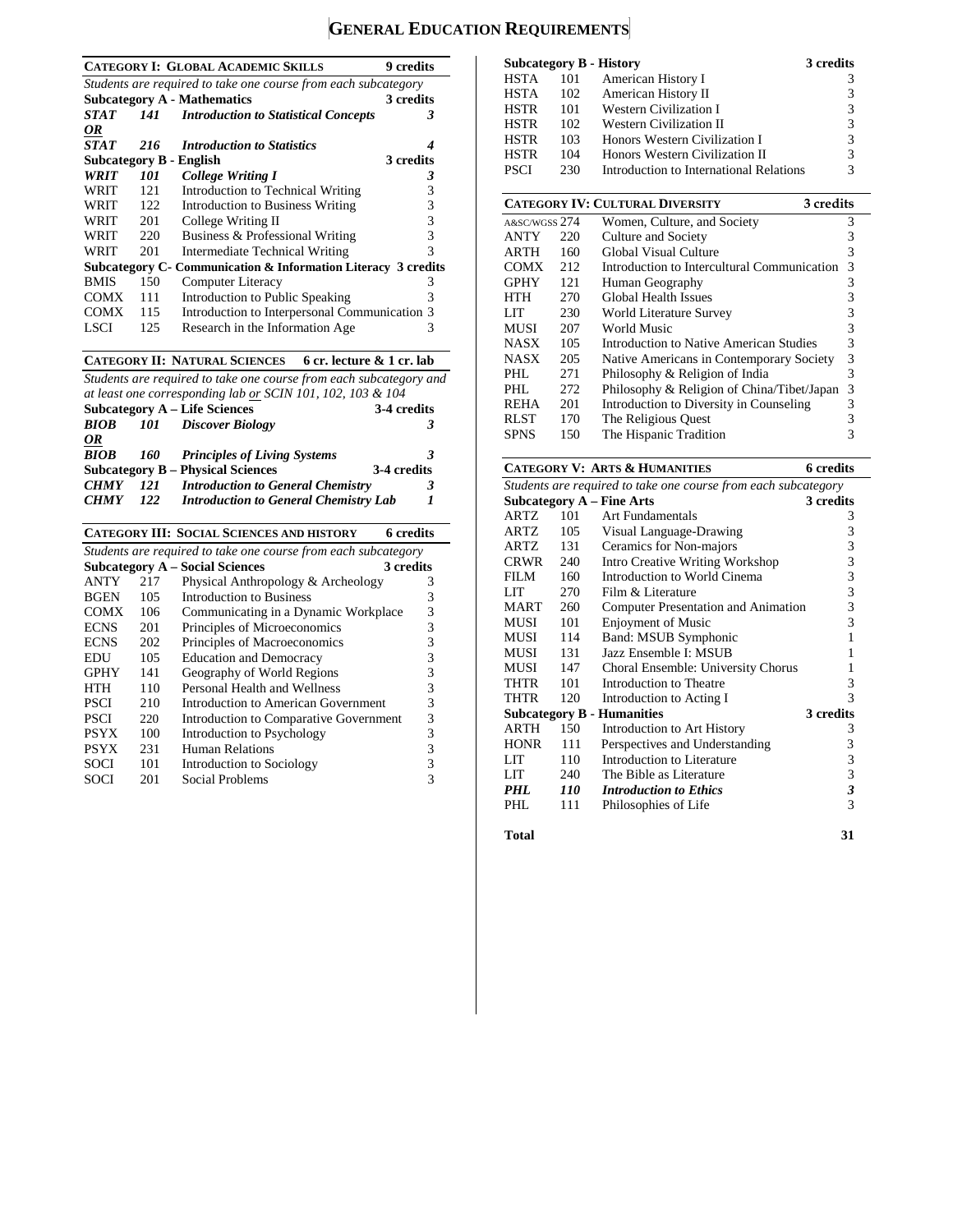| ourse                                                              | $-$ rodit $\sim$ | rade | semester | Equivalent |
|--------------------------------------------------------------------|------------------|------|----------|------------|
| minimum grade of $C$ or hetter is required in all major coursework |                  |      |          |            |

#### *A minimum grade of C or better is required in all major coursework*

# **Required Program Courses**

| <b>BIOH</b> | 301 | Human Physiology and Anatomy I       | 3 |  |  |
|-------------|-----|--------------------------------------|---|--|--|
| <b>BIOH</b> | 302 | Human Physiology and Anatomy I Lab   |   |  |  |
| <b>BIOH</b> | 311 | Human Physiology and Anatomy II      | 3 |  |  |
| <b>BIOH</b> | 312 | Human Physiology and Anatomy II Lab  |   |  |  |
| <b>BIOM</b> | 250 | Microbiology for the Health Sciences | 3 |  |  |
| <b>CHMY</b> | 123 | Intro to Organic & Biochemistry      | 3 |  |  |
| <b>NUTR</b> | 221 | <b>Basic Human Nutrition</b>         | 3 |  |  |

## **Elective Program Courses (Take 6 credits from the following):**

| <b>BIOM</b>   | 360/361 | General Microbiology with Lab                                     | $\overline{4}$ |  |  |
|---------------|---------|-------------------------------------------------------------------|----------------|--|--|
| <b>BIOB</b>   | 375/376 | General Genetics with Lab                                         | $\overline{4}$ |  |  |
| <b>BIOM</b>   | 251     | Microbiology for the Health Sciences Lab                          | $\mathbf{1}$   |  |  |
| *CHMY         | 141/142 | College Chemistry I with Lab                                      | $\overline{4}$ |  |  |
| <b>CHMY</b>   | 143/144 | College Chemistry II with Lab                                     | $\overline{4}$ |  |  |
| <b>ECP</b>    | 100     | First Aid and CPR                                                 | $\overline{2}$ |  |  |
| *PHSX         | 205/206 | College Physics I with Lab                                        | $\overline{4}$ |  |  |
| *PHL          | 110     | Problems of Good and Evil: Introduction to<br>Ethics              | 3              |  |  |
| <b>PSYX</b>   | 230     | Developmental Psychology: Development<br>Over the Lifespan        | 3              |  |  |
| <b>PSYX</b>   | 340     | Abnormal Psychology                                               | 3              |  |  |
| with advisor. |         | Upper division Biology or Chemistry courses chosen in conjunction |                |  |  |
|               |         |                                                                   |                |  |  |

## **\*May satisfy General Education requirements**

### **Electives:**